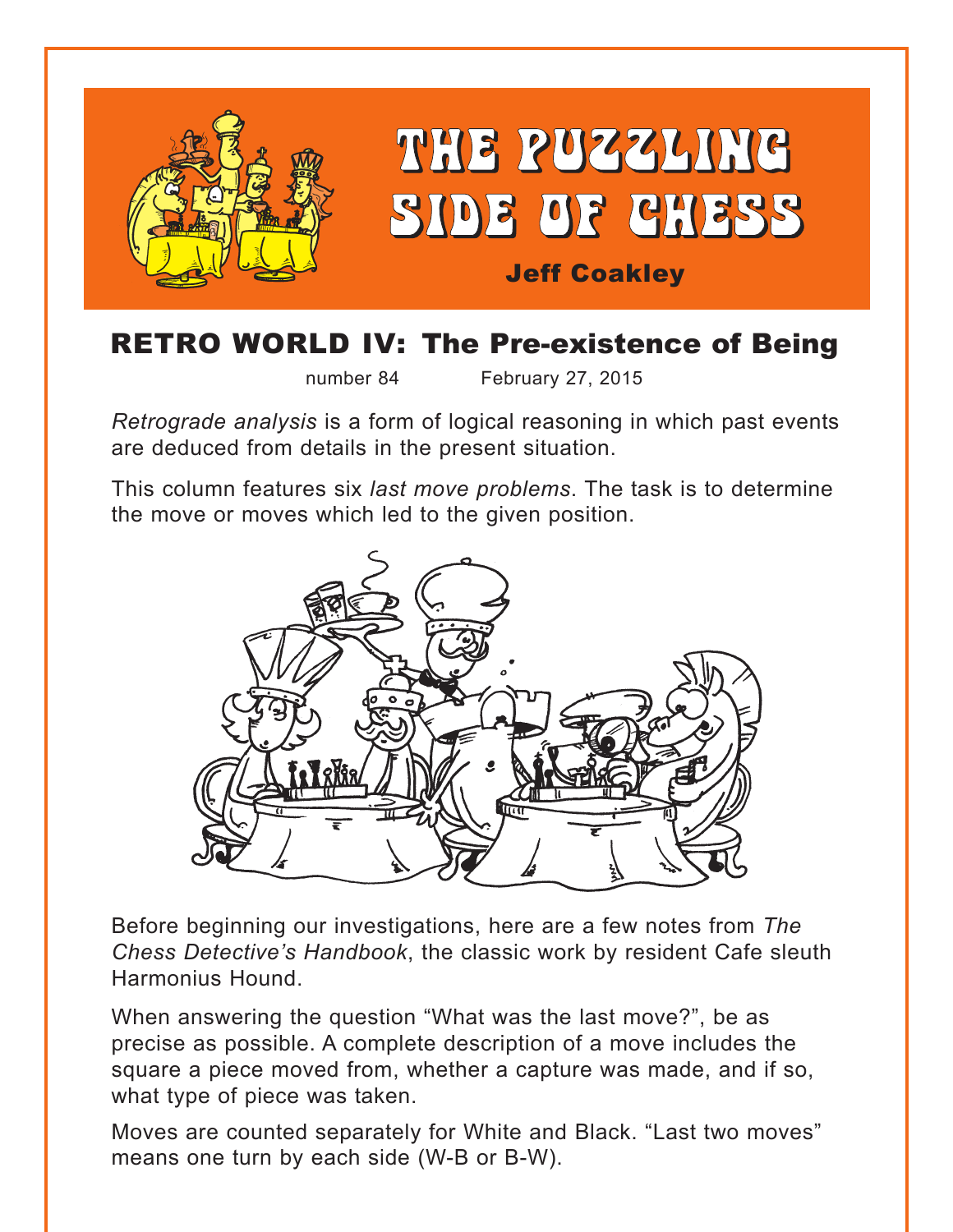<span id="page-1-0"></span>Assume that the puzzle positions are legal, even if the piece placement is strange. A chess position is legal if it could be reached in a game played with normal rules. Strategic content is optional.

Keep your nose to the ground and your tail out of harm's way.

Our first problem is by Croatian composer Sveto Stambuk. The stipulation is to determine the last move played. However, it is possible to figure out the preceding move as well, although it is partially ambiguous with regard to the departure square or capturing. Given that provision, "What were the last two moves?"



**[Retro 28](#page-4-0)**

What was the last move?

The next "retro" is also by Sveto Stambuk, whose 83rd birthday was earlier this week. Best wishes, sir.



**[Retro 29](#page-5-0)**

What were the last two moves?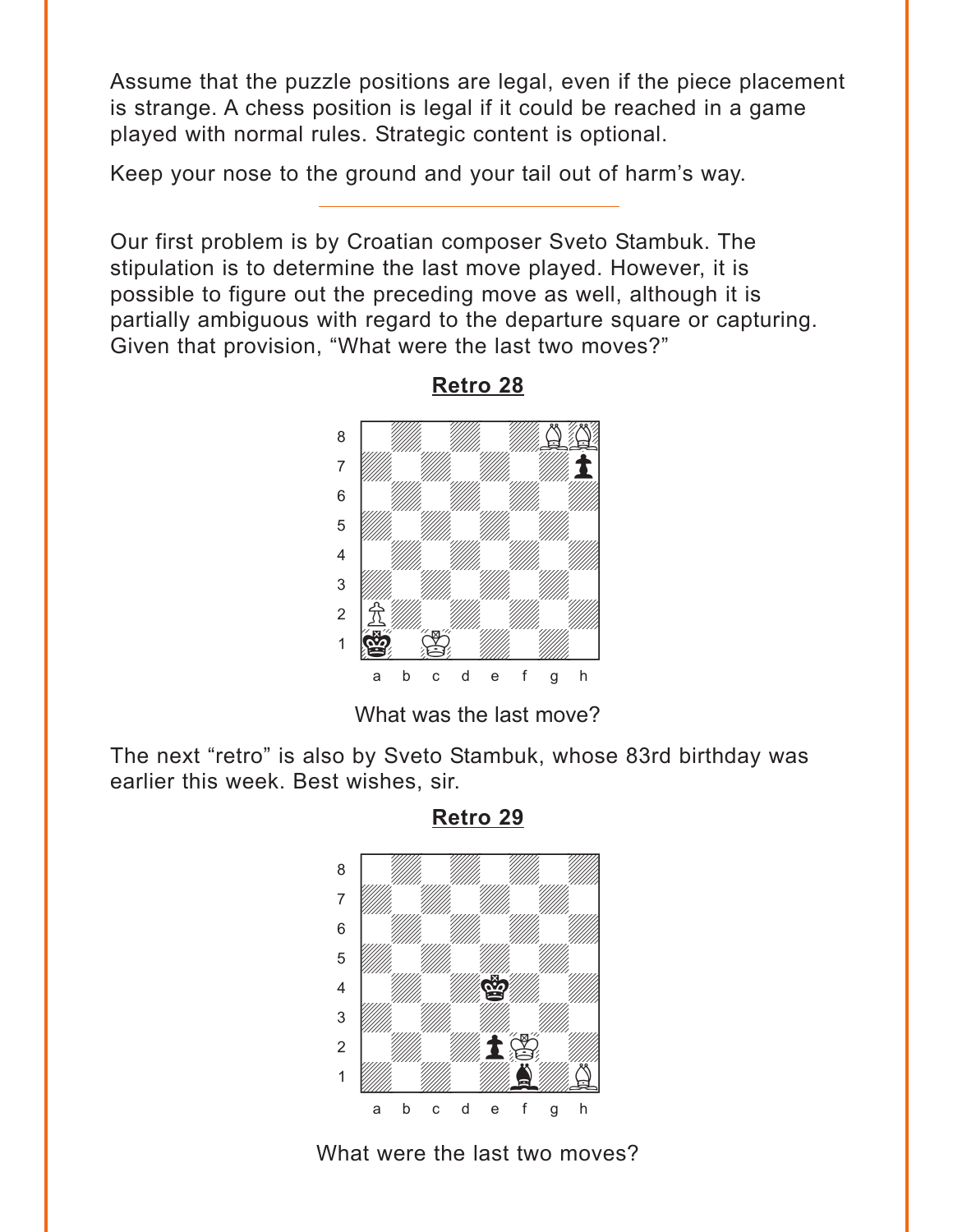<span id="page-2-0"></span>So much for the "easy" puzzles. Let's raise the level of difficulty a notch or two.

**[Retro 30](#page-5-0)**



What were the last three moves?

The following madhouse of bishops, by German composer Hans Theo Kuner, asks for the last single move. As in *retro 28*, the second-to-last move can also be partially deduced. Unlike the earlier positions, neither king is in check. Figuring out which side just moved is part of the puzzle.



**[Retro 31](#page-7-0)**

What was the last move?

If you didn't find that problem challenging, then you are obviously an experienced professional. But even ace detectives will be rubbing their chins when faced with the next mystery, a retro masterpiece by Leonid Borodatov of the Ukraine.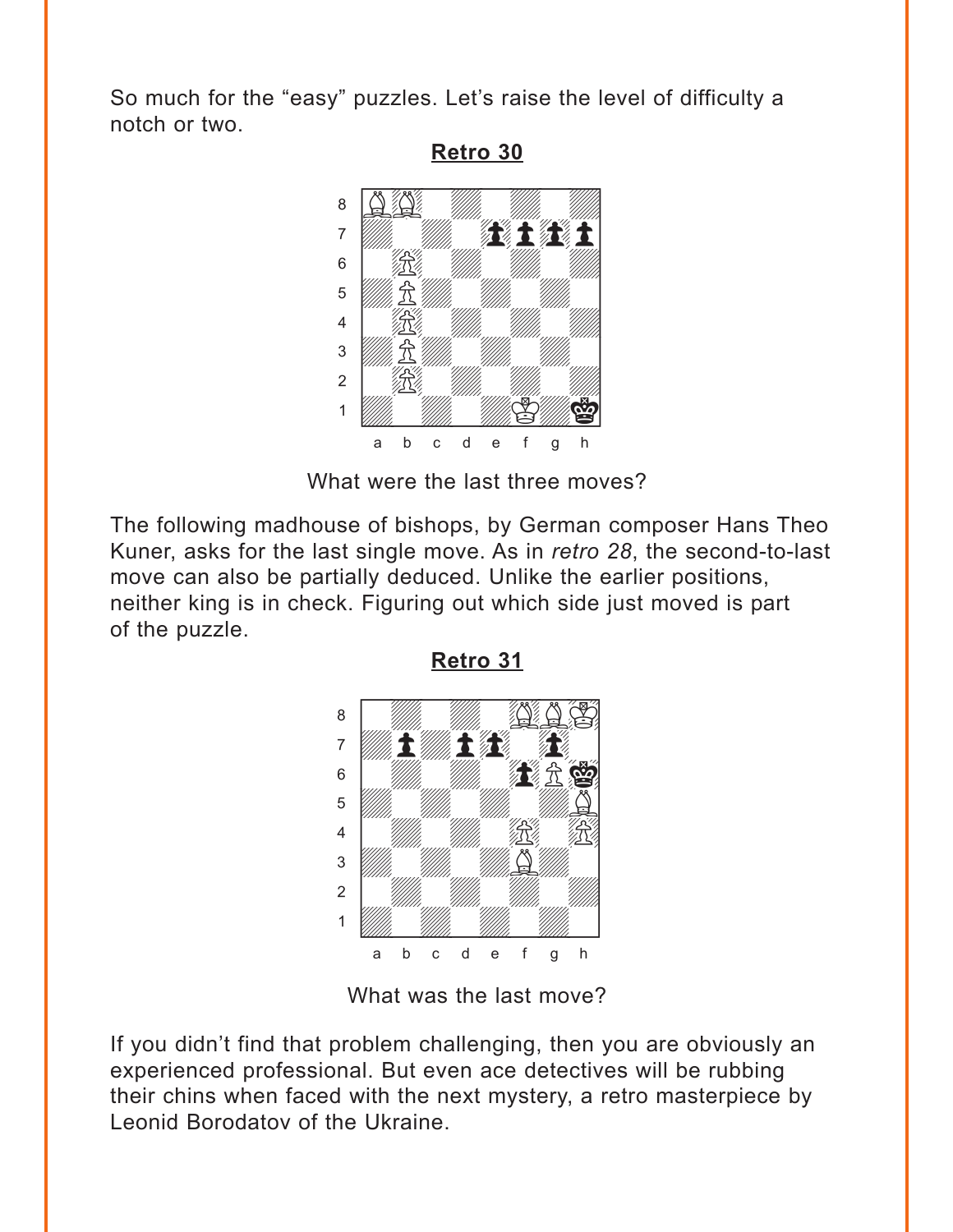<span id="page-3-0"></span>

**[Retro 32](#page-9-0)**



What were the last nine moves?

Have you had your fill of crazy bishops yet? Hopefully not. Our final puzzle is too good to pass up. Croatian composer Nenad Petrovic (1907-1989) takes us eleven steps into the past.

**[Retro 33](#page-13-0)**



What were the last eleven moves?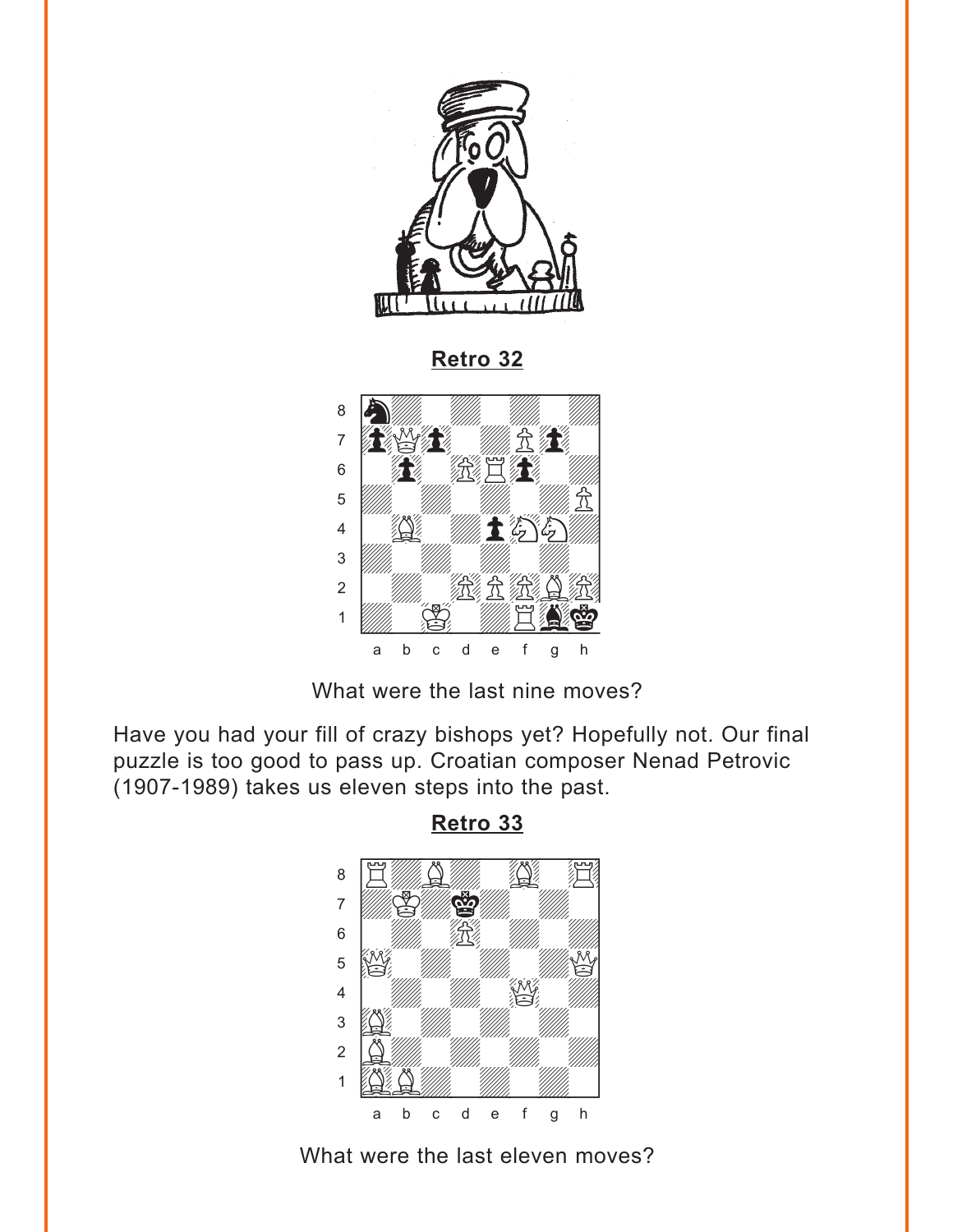# <span id="page-4-0"></span>**SOLUTIONS**

Solutions are written in long algebraic notation, giving departure and destination squares. If there is a capture, the type of piece taken is indicated in parentheses.

For more information about retrograde analysis, see *Chess Mysteries in a Retro World* (column 30) in the archives.

*PDF hyperlinks*. You can advance to the solution of any puzzle by clicking on the underlined title above the diagram. To return to the puzzle, click on the title above the solution diagram.



The check from the bishop at h8 could only happen with a pawn promotion (and capture) on h8. The piece captured must be a knight, otherwise Black would have no legal move on the preceding turn.

It's obvious that the preceding move was not by the black king or pawn. The only kind of black piece that could have moved to h8 (and been captured) is a knight. So the move before 1.g7xh8=B# had to be **...N>h8**. The knight could have come from f7 or g6, and it may or may not have captured a white piece on h8.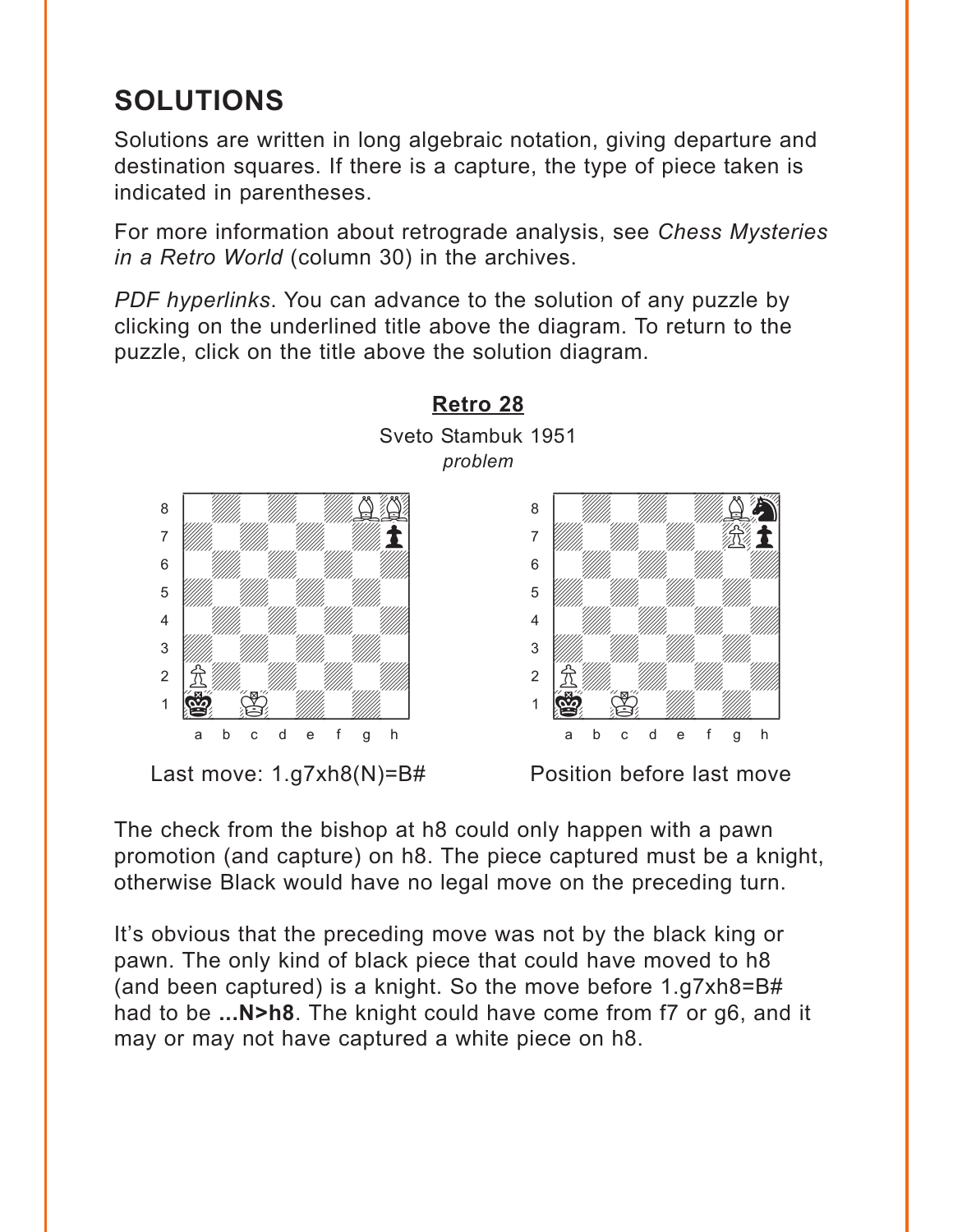<span id="page-5-0"></span>

The only way to explain the check from the bishop on h1 is a discovered check by the white king from g2 to f2. The only way the white king could be in check on g2 from the black bishop at f1 is by a pawn promotion.

#### **[Retro 30](#page-2-0)**

J. Coakley 2010 *Winning Chess Puzzles For Kids Volume 2*  w\_\_\_\_\_\_\_\_w w\_\_\_\_\_\_\_\_w



1.Ng3-h1+ Kh2xh1(N) 2.a7-a8=B#



Last three moves: **Example 2** Position three moves ago

Black is in check from the bishop at a8. White did not move their bishop there last turn because the bishop would already be checking the black king from any square it could have moved from. *It cannot be White's turn if Black is in check.*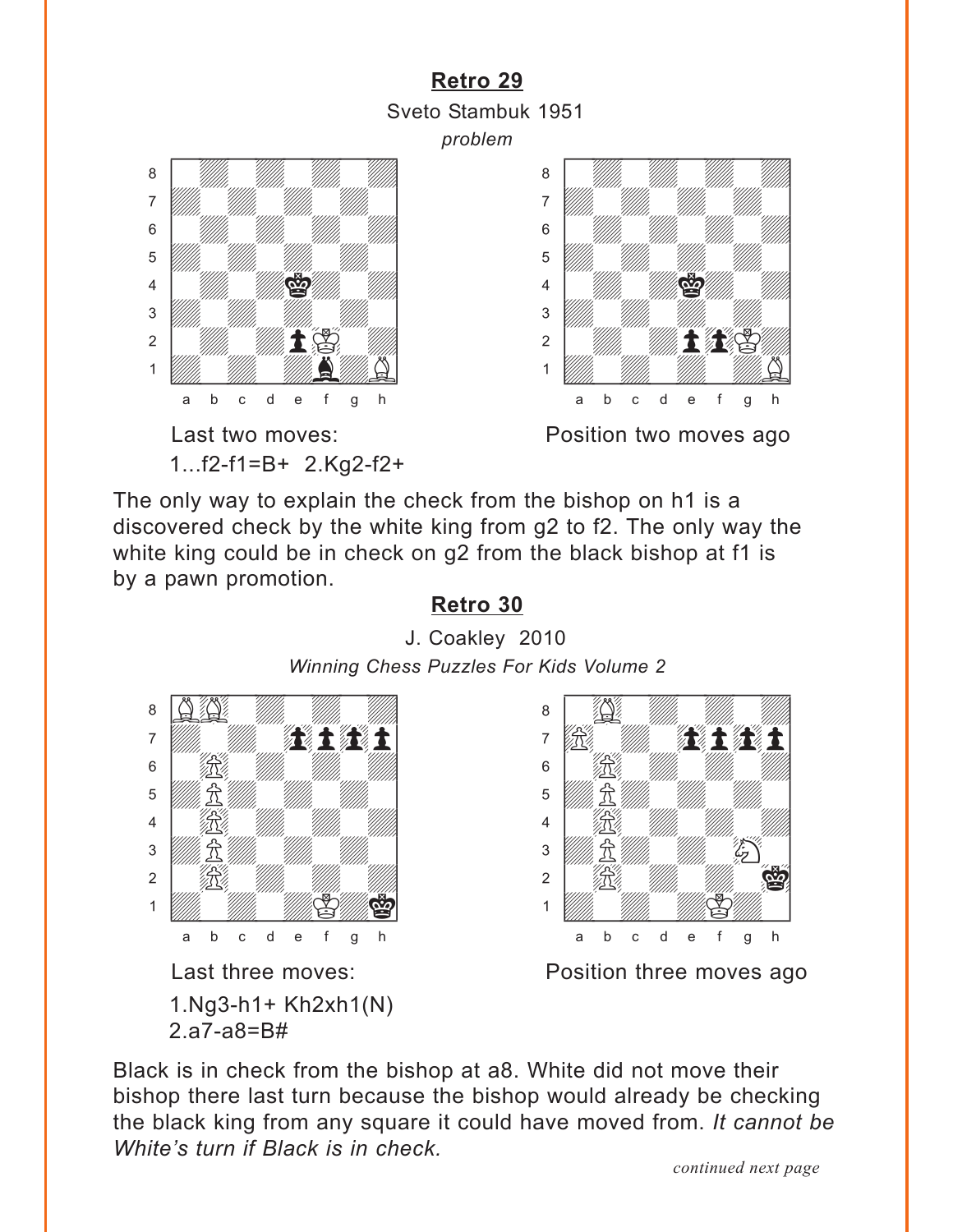There are three possibilities for the check, all involving an underpromotion: a7-a8=B#, b7xa8=B#, and b7-b8=B#.

To determine which move was played, it is necessary to figure out how many captures were needed to create the white pawn formation.

If the last move was a promotion with a pawn from b7, then there were six white pawns on the b-file beforehand. That formation (sextupled b-pawns) would require eleven captures.

Black is missing eleven pieces, but we can tell from the pawns at e7 and g7 that the dark-square bishop never moved and was taken on f8. Which only leaves ten black pieces available for capture elsewhere. Therefore the last pawn move was not from b7. It had to be **2.a7-a8=B#**.



Black's previous move (in this diagram) had to be with the king from h2, where he would be in check from the bishop at b8. We already know, because of the number of captures required, that White did not promote on b8. A move by the bishop to b8 was also impossible last turn (with a pawn on a7).

So the only explanation of the check is a discovery by a white piece that was then captured on h1. A knight, of course.

The white knight did not capture on h1 because all missing black pieces, except the dark-square bishop, were taken by white pawns.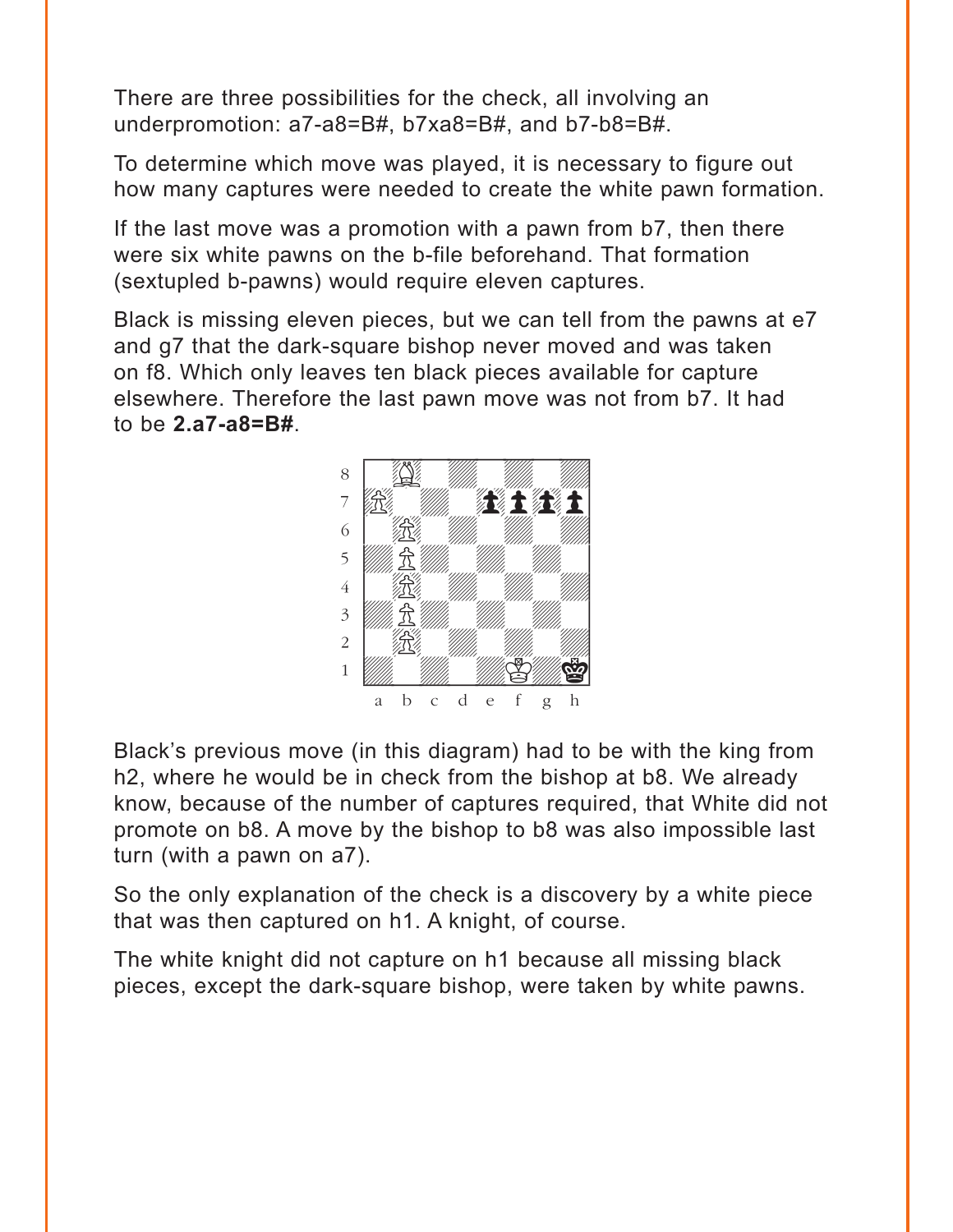<span id="page-7-0"></span>**[Retro 31](#page-2-0)** Hans Theo Kuner 1960 *Die Schwalbe* Last move: 1.f7xg8(B)=B Position before last move where  $\frac{1}{2}$ 8 | *William William S*erver Booth  $\overline{\mathbf{a}}$  and  $\mathbf{b}$  with  $\mathbf{b}$  with  $\mathbf{b}$  $\mathbf{S}$  with the set of  $\mathbf{R}$  $\mathcal{F}=\mathcal{F}=\mathcal{F}=\mathcal{F}=\mathcal{F}=\mathcal{F}=\mathcal{F}=\mathcal{F}=\mathcal{F}=\mathcal{F}=\mathcal{F}=\mathcal{F}=\mathcal{F}=\mathcal{F}=\mathcal{F}=\mathcal{F}=\mathcal{F}=\mathcal{F}=\mathcal{F}=\mathcal{F}=\mathcal{F}=\mathcal{F}=\mathcal{F}=\mathcal{F}=\mathcal{F}=\mathcal{F}=\mathcal{F}=\mathcal{F}=\mathcal{F}=\mathcal{F}=\mathcal{F}=\mathcal{F}=\mathcal{F}=\mathcal{F}=\mathcal{F}=\mathcal{F}=\mathcal{$  $\frac{4}{\sqrt{2}}$  with  $\frac{1}{\sqrt{2}}$ 3 *William William Selling* 2 | *William William William William William William William William William William William William William William W* 1 *Údwarf William William William William William William William William William William William William William W* a b c d e f g h  $\frac{1}{2}$  with  $\frac{1}{2}$  with  $\frac{1}{2}$  with  $\frac{1}{2}$  with  $\frac{1}{2}$  with  $\frac{1}{2}$  $\frac{1}{2}$   $\frac{1}{2}$ **book and the post of the first series of the post of the contract of the contract of the contract of the contract of the contract of the contract of the contract of the contract of the contract of the contract of the cont**  $\delta$  /  $\mathscr{W}$   $\mathscr{W}$   $\mathscr{R}$  $\mathcal{F}=\mathcal{F}=\mathcal{F}=\mathcal{F}=\mathcal{F}=\mathcal{F}=\mathcal{F}=\mathcal{F}=\mathcal{F}=\mathcal{F}=\mathcal{F}=\mathcal{F}=\mathcal{F}=\mathcal{F}=\mathcal{F}=\mathcal{F}=\mathcal{F}=\mathcal{F}=\mathcal{F}=\mathcal{F}=\mathcal{F}=\mathcal{F}=\mathcal{F}=\mathcal{F}=\mathcal{F}=\mathcal{F}=\mathcal{F}=\mathcal{F}=\mathcal{F}=\mathcal{F}=\mathcal{F}=\mathcal{F}=\mathcal{F}=\mathcal{F}=\mathcal{F}=\mathcal{F}=\mathcal{$  $\frac{4}{\sqrt{2}}$  with  $\frac{1}{\sqrt{2}}$ 3 *William William Selling* 2 | *William William William William William William William William William William William William William William W* 1 *Údwarf William William William William William William William William William William William William William W* a b c d e f g h



The preceding move by Black was **...Bh7>g8** which may or may not have been a capture.

#### *Analysis*

The first task is to determine which side just played.

- a) The last move was not made by the black king because he would be in an impossible double check on g5 or h7.
- b) The last move was not by the black f-pawn because of the white bishop on f8, which must be a promoted pawn on account of the unmoved pawns at e7 and g7. Black had to play ...f6 earlier to allow a white pawn to promote on f8.
- c) Therefore the last move was made by White. It must be a move that gives Black a legal move on the preceding turn.
- d) The next thing to investigate is the number of captures that were required by White to promote three pawns into bishops. Besides the dark-square B on f8, White also has two extra light-square Bs.
- e) From the unmoved pawns on b7 and d7, we know that the lightsquare bishops were promoted on e8 or g8.
- f) White has pawns on the f-, g-, and h-files. **Eight** captures were necessary (by three pawns from the c-, d-, and e-files) to promote once on f8 and twice on a light square (e8 or g8). For example, exf7-f8, dxe6xf7xe8, and cxd5xe6xf7xg8.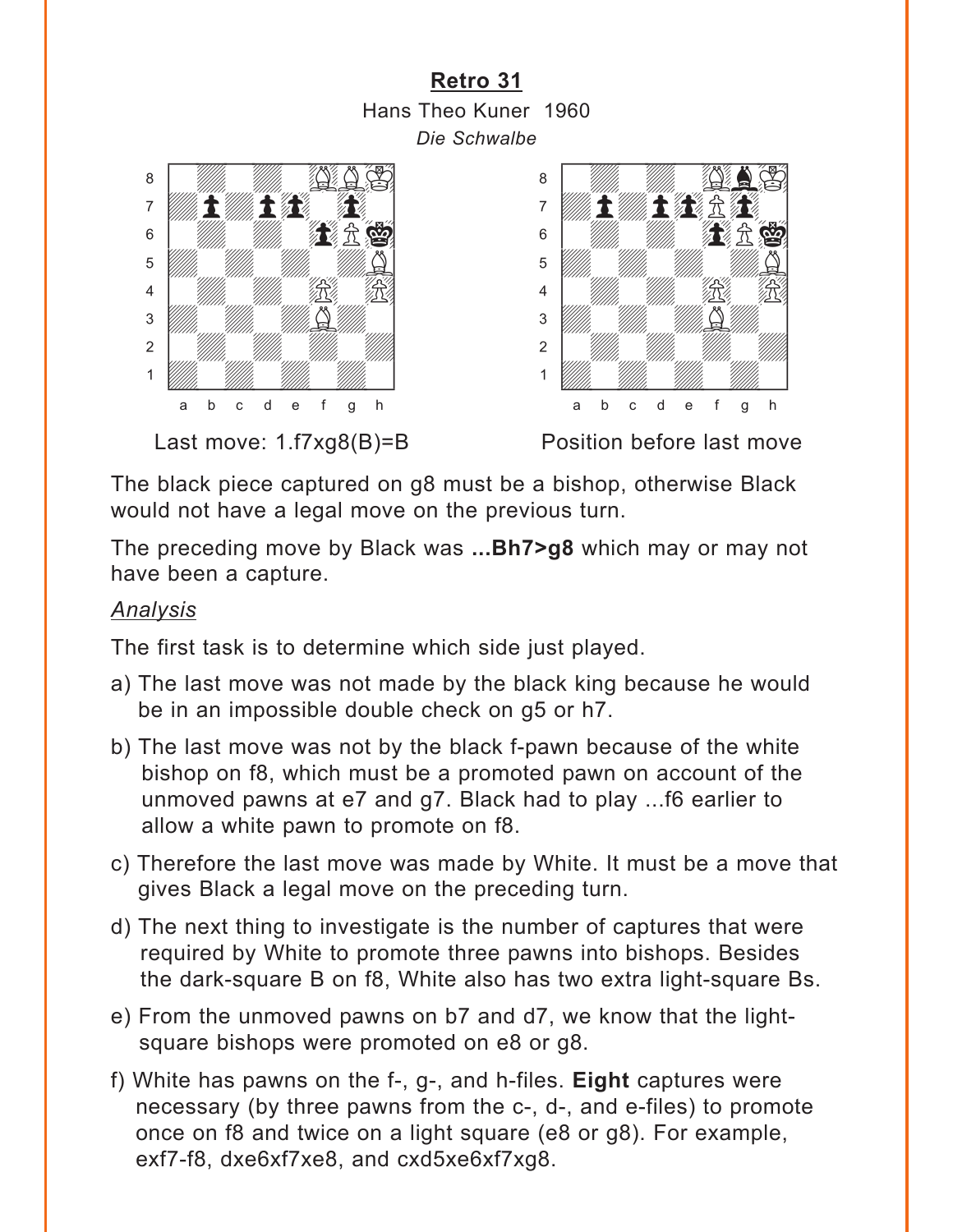- g) Black is missing ten pieces, but both bishops were captured on their original squares (as seen from the unmoved pawns on b7, d7, e7, g7). Which leaves **eight** black pieces available for capture elsewhere.
- h) Therefore, except for the bishops taken on c8 and f8, the only captures made by White were with the pawns that promoted.

Now consider the possible moves by White on the last turn.

i) The last move was not by the king or the bishop on f8.

- j) The last move was not by the pawn on f4 because f3 is occupied and it could not have captured from e3 or g3 since there are no missing black pieces available for capture.
- k) The last move was not by the pawn on g6 because it would be checking the black king from g5 and it could not have captured from f5.
- l) The last move was not by the pawn on h4 (from h2 or h3) because Black would not have a legal move on the preceding turn. On g5, the black king would be in an impossible check from the pawn at f4 (which could not have captured from e3 or g3).
- m) The last move was not by the bishop on f3 because Black would not have a legal move on the preceding turn. The bishop did not capture a black piece that just moved to f3 because there are no missing black pieces available to take.
- n) The last move was not by the bishop on h5 from g4 because Black would not have a legal move on the preceding turn. On h5, the black king would be in an impossible check from the bishop at g4. The bishop did not capture on g4 and it did not move from h3, f5, or e6 because the black king would already be in check from the bishop on f3.
- o) The only piece left that could have moved last turn is the bishop on g8.
- p) In order for Black to have a legal move on the preceding turn, White must have captured a piece that just moved to g8.
- q) Since all missing black pieces (except the bishops at c8 and f8) were taken by white pawns that promoted, the last move had to be the pawn capture f7xg8=B.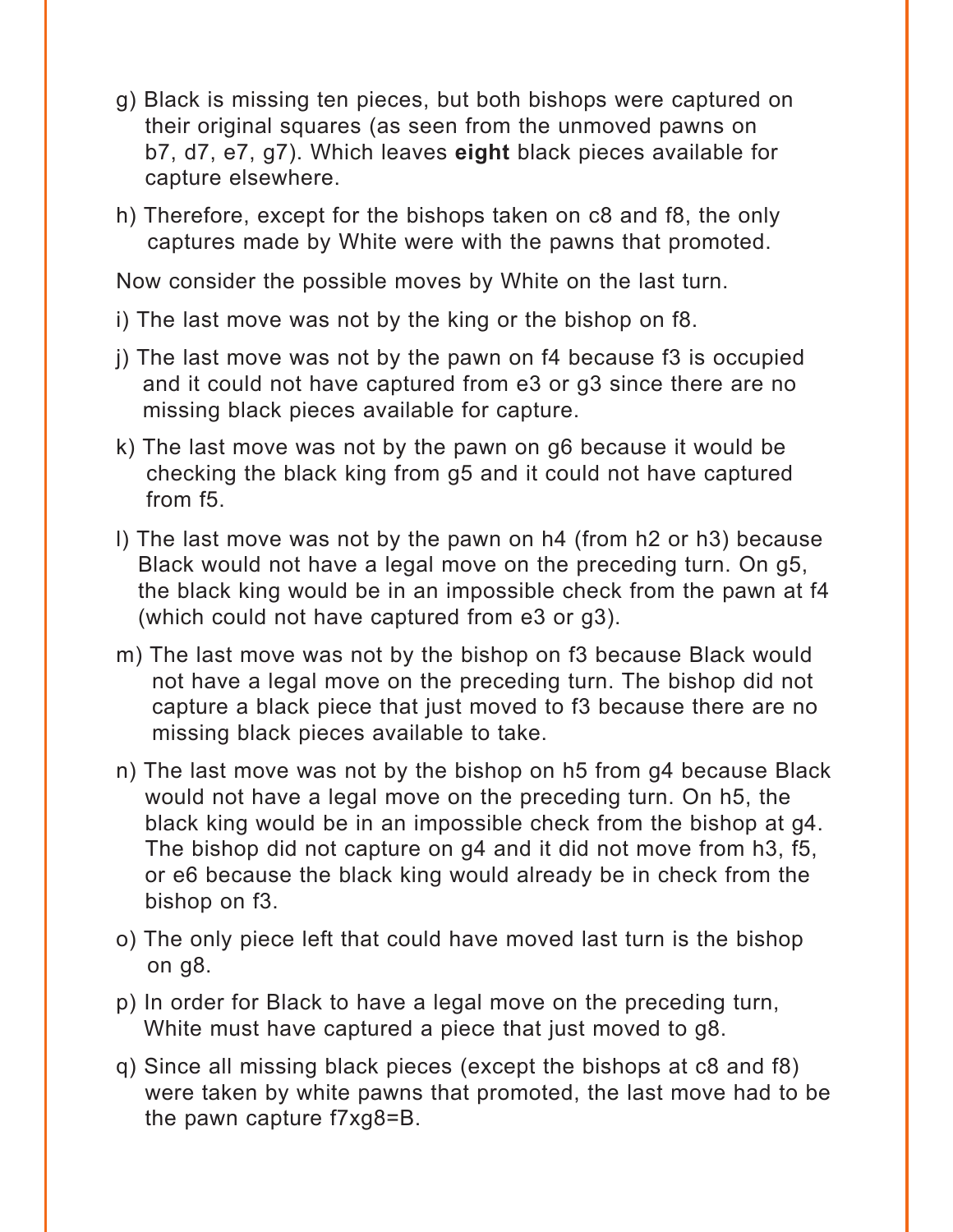- <span id="page-9-0"></span>r) With a white pawn on f7, the only black piece that could have moved to g8 on the preceding turn was a bishop from h7. A queen on h7 would be checking the white king.
- s) Therefore, the last move was 1.f7xg8(B)=B.



Strangely enough, in this position before the last move, the black bishop on g8 is also a promoted pawn.

**[Retro 32](#page-3-0)** Leonid Borodatov 1991 *Die Schwalbe*





Last nine moves: **Example 2** Position nine moves ago

A "retro rewind" leads back to the position on the right.

The *Valladao* theme! A designation that is given to any chess problem which includes castling, pawn promotion, and an *en passant* capture, named after Brazilian composer Joaquim Valladão Monteiro (1907-1993).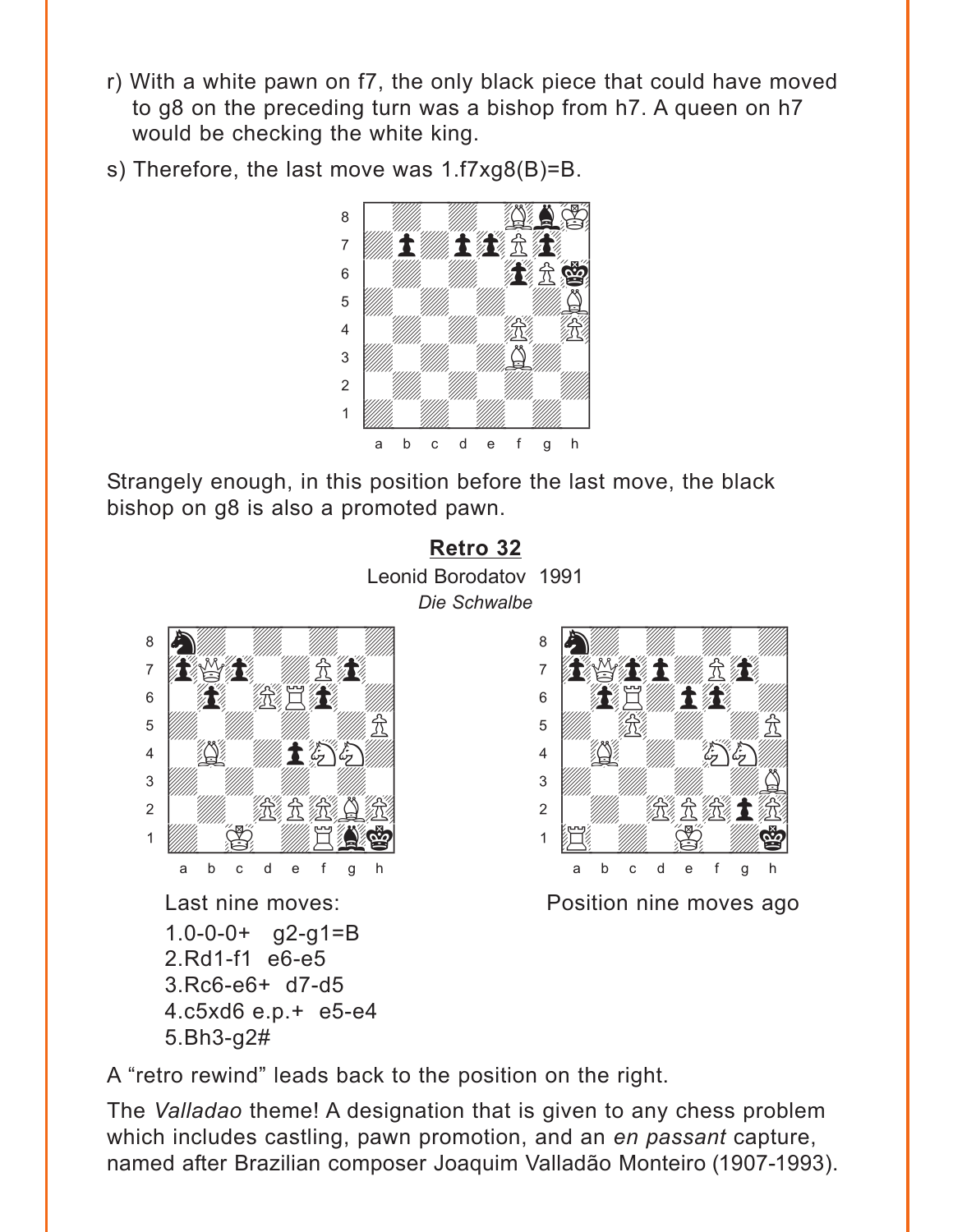#### *Analysis*

- a) Black is in check, so the last move had to be with the bishop on g2.
- b) Surprisingly, the key to solving this case is the missing white apawn. Its fate will show that the white bishop did not capture on g2.
- c) White is only missing one piece, which was captured by the black h-pawn that later promoted to a bishop on g1. The black bishop has to be a promoted pawn because of the unmoved pawns at f2 and h2.
- d) So where did the white a-pawn go? It must have promoted, which would require **one** capture (on b7).
- e) Now consider the white pawns at d6, f7, h5. **Six** captures were necessary for the pawns to reach those squares. That makes a total of **seven** captures by white pawns.
- f) Black is missing **seven** pieces, so all past captures are accounted for. The only retracted moves that can be an "uncapture" are by the white pawns at d6, f7, or h5.
- g) Since the white bishop did not capture on g2, the last move had to be **5.Bh3-g2#**. with the set of the set of the set of the set of the set of the set of the set of the set of the set of the set of the set of the set of the set of the set of the set of the set of the set of the set of the set of the set



- h) In this position, before 5.Bh3-g2#, the last move by Black was not the capture ...exf6 because the only missing white piece was taken by the black h-pawn.
- i) The last move was not ...Kg2-h1 because the king would be in an impossible double check on g2 from the bishop at h3 and knight at f4.
- j) The last move was not  $...g2-g1=B$  because the black king would be in an impossible check from the rook at f1. The rook could not capture on f1 (by Rd1xf1+ or Re1xf1+) because all missing black pieces were captured by pawns.
- k) So the last move had to **4...e5-e4**.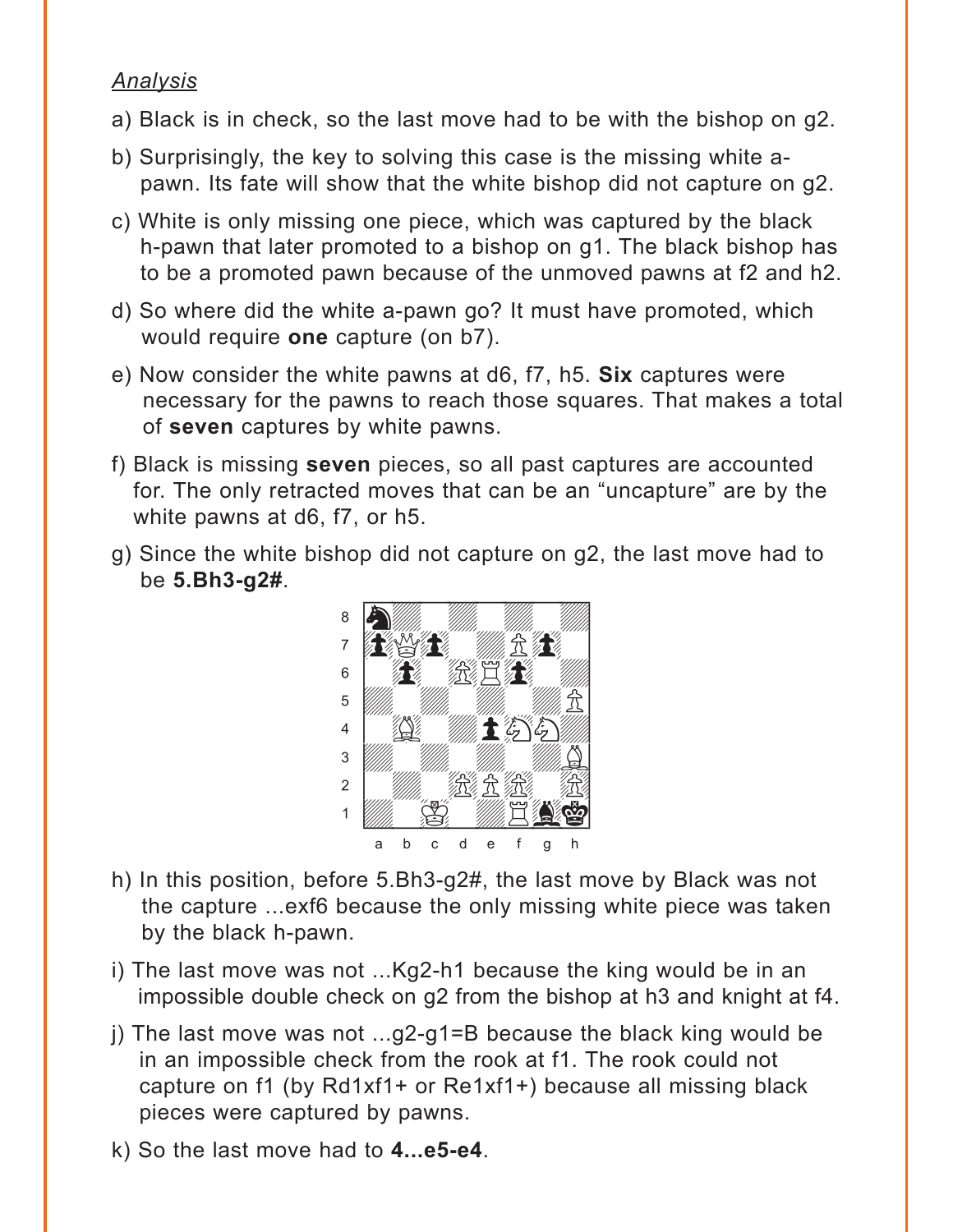

l) At this point, the black king is in check from the queen at b7. The queen did not capture on b7 because all black pieces were captured elsewhere. She did not move to b7 (from b8, for example) because then Black would not have a legal move on the previous turn. (The move ...b7-b6 was played earlier to allow the white a-pawn to promote.)

A discovered check by the knight at f4 (from d5 or g2) or by the pawn at d6 (from d5) would also leave Black without a legal move on the previous turn. The only other way that the check could occur is with an *en passant* capture. The last two moves were **3...d7-d5 4.c5xd6 e.p.+**. with the set of the set of the set of the set of the set of the set of the set of the set of the set of the set of the set of the set of the set of the set of the set of the set of the set of the set of the set of the set



- m) The black king is again in check by the white queen. This time it can be explained with the discovery **3.Rc6-e6+**, which gives the black e-pawn some "reverse mobility".
- n) Black's preceding move had to be **2...e6-e5** (and not 2...e7-e5) because the black bishop on f8 exited the back rank earlier through e7 so that it could be captured somewhere by a white pawn.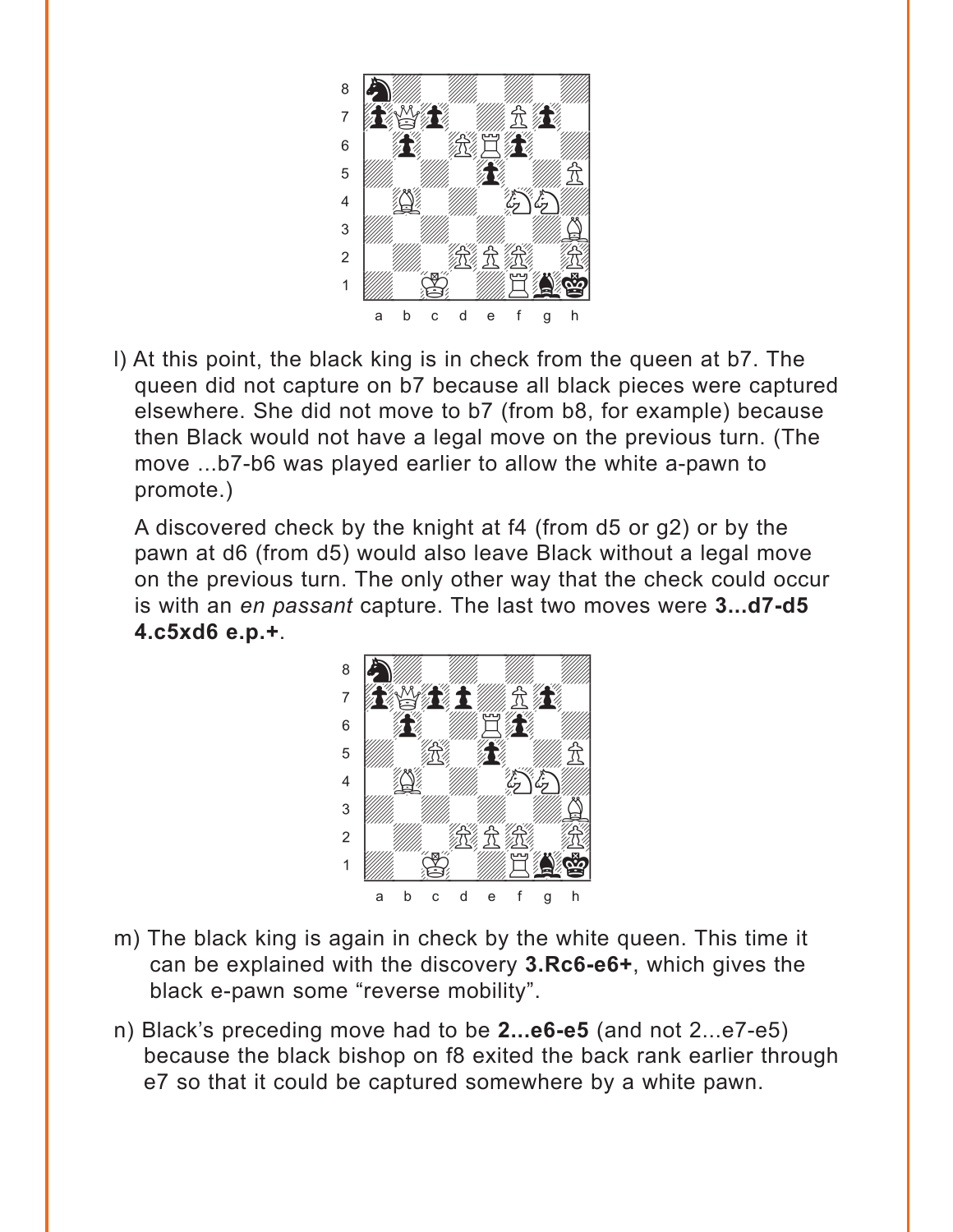

o) Now we encounter Borodatov's genius idea. The only way to give Black a legal move on the previous turn is to retract **2.Rd1-f1**. Black then takes back **1...g2-g1=B** and the check from the rook at d1 is "legalized" by **1.0-0-0+**. Voilà!



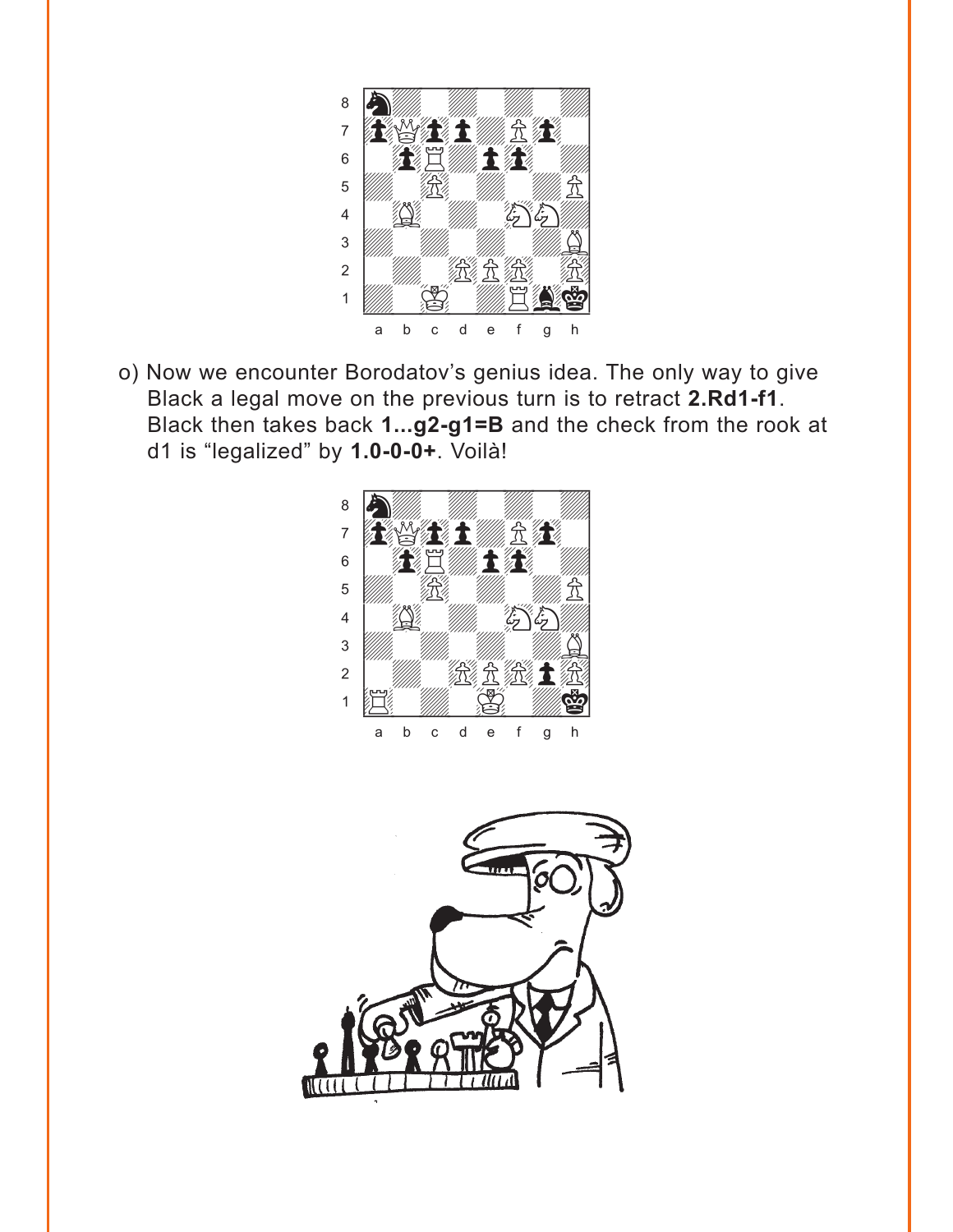#### **[Retro 33](#page-3-0)** Nenad Petrovic 1954 *problem*

<span id="page-13-0"></span>

6.c7-c8=B#



Last eleven moves: The **pre-existent** position,

Two *en passant* captures and two underpromotions to bishop! A real show-stopper.

#### *Analysis*

a) The last move is easy. The check (and mate) from the bishop at c8 could only happen by the promotion **6.c7-c8=B#**. Here is the position before the "B-ing" of the pawn.



As usual, we must now find a legal move for Black on the preceding turn.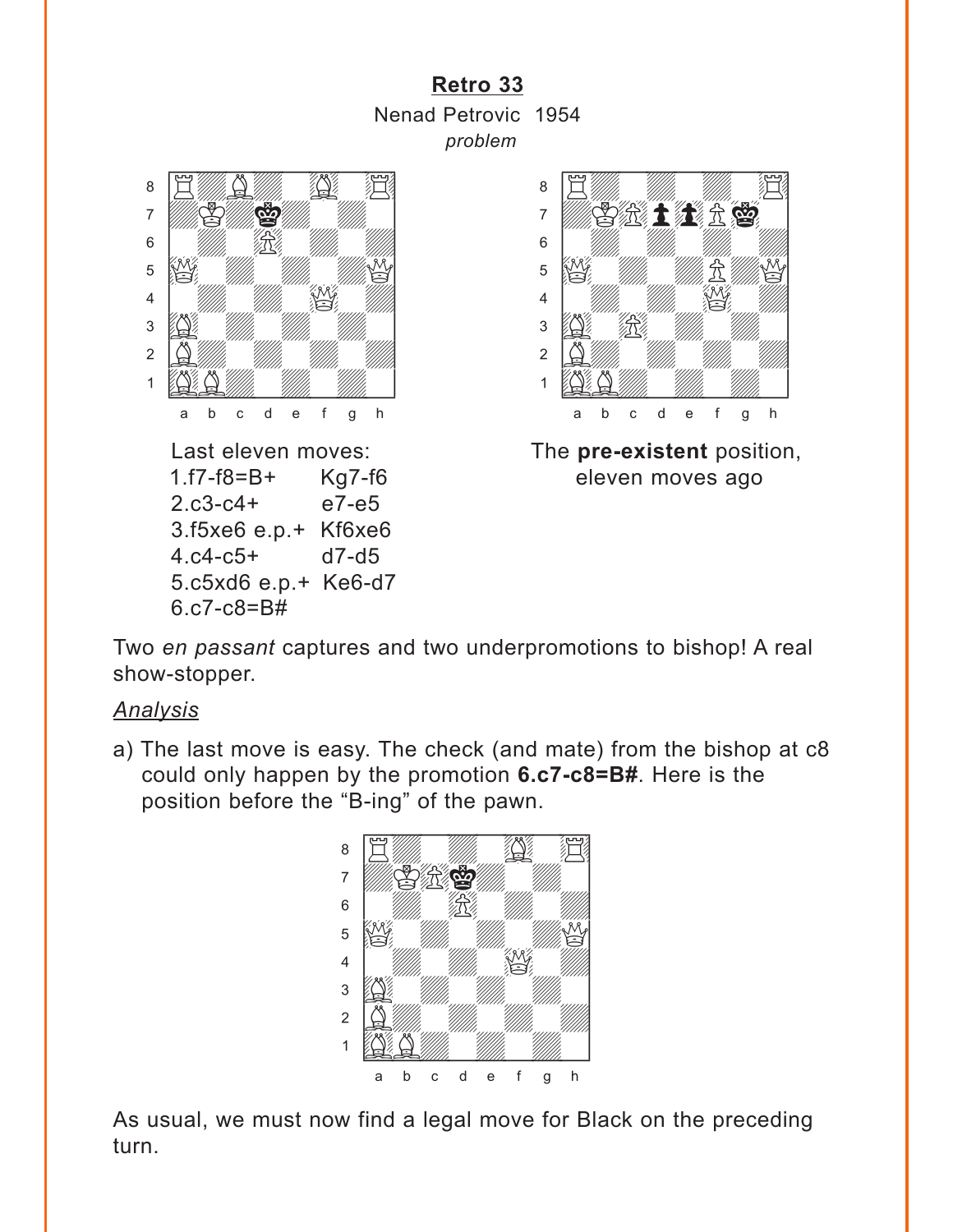- b) The black king would be in an illegal double check on any square he could have moved from, except e6.
- c) On e6, the black king would be in a seemingly impossible check from the bishop on a2. But as we've seen many times in the past, improbable checks are often the result of an *en passant* capture. The three preceding moves had to be **4...d7-d5 5.c5xd6 e.p.+ Ke6-d7**.



- d) In this position, before the *en passant* sequence, the check from the bishop on a2 is explained by the discovery **4.c4-c5+**.
- e) With the white pawn back on c4, the black king will be in double, triple, or quadruple check on any square he could move from last turn. The only legal possibility involves another *en passant*, with the black king on f6 taking a white pawn that captures on e6. The three preceding moves were **2...e7-e5 3.f5xe6 e.p.+ Kf6xe6**.



f) Before that *en passant* sequence, the check from the bishop on a1 was given by the discovery **2.c3-c4+**.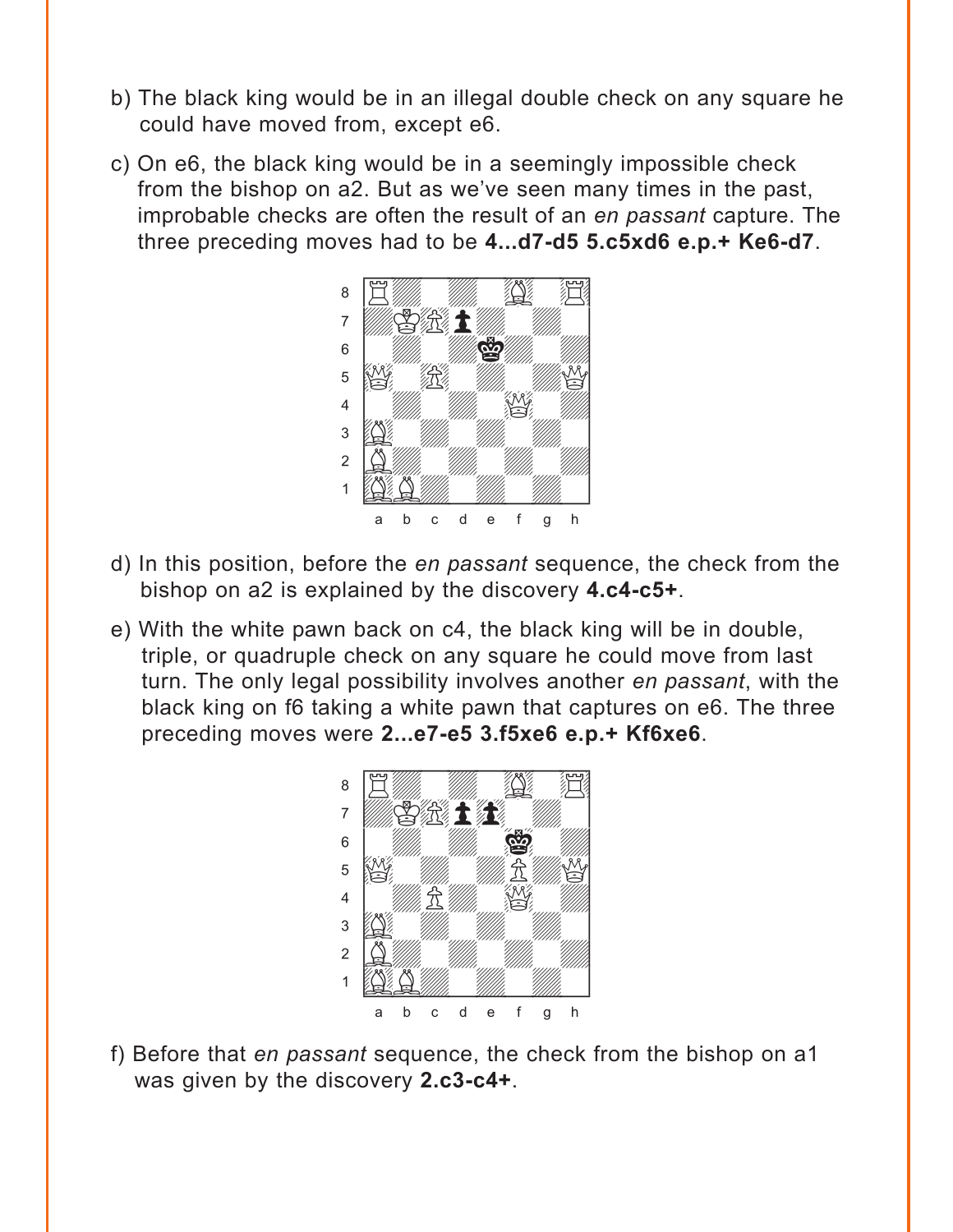g) With the white pawn back on c3, the black king will be in an impossible double check on any square he could move from, except g7. So the preceding move had to be **1...Kg7-f6**. This move could not be a capture. If it were a capture, Black would not have a legal move on the turn before this, as will be seen shortly.



h) The check from the bishop at f8 must be by the promo **1.f7-f8=B+**.



i) If Black's previous retraction (step g) had been an uncapture (1...Kg7xf6), there would now be a white knight on f6. (The only two missing white pieces are knights.) And Black would not have a legal move on the preceding turn. With f6 vacant, the last move was either **...Kf6-g7** or ...**Kf6xg7(N)**.

Quite the problem.

#### *Sidenote 1*

Petrovic published a version of this problem, also in 1954, with white knights added on g1 and h1. This change extends the retroplay one move. With the knights on the board, the preceding move from the last diagram must be the non-capture ...Kf6-g7.